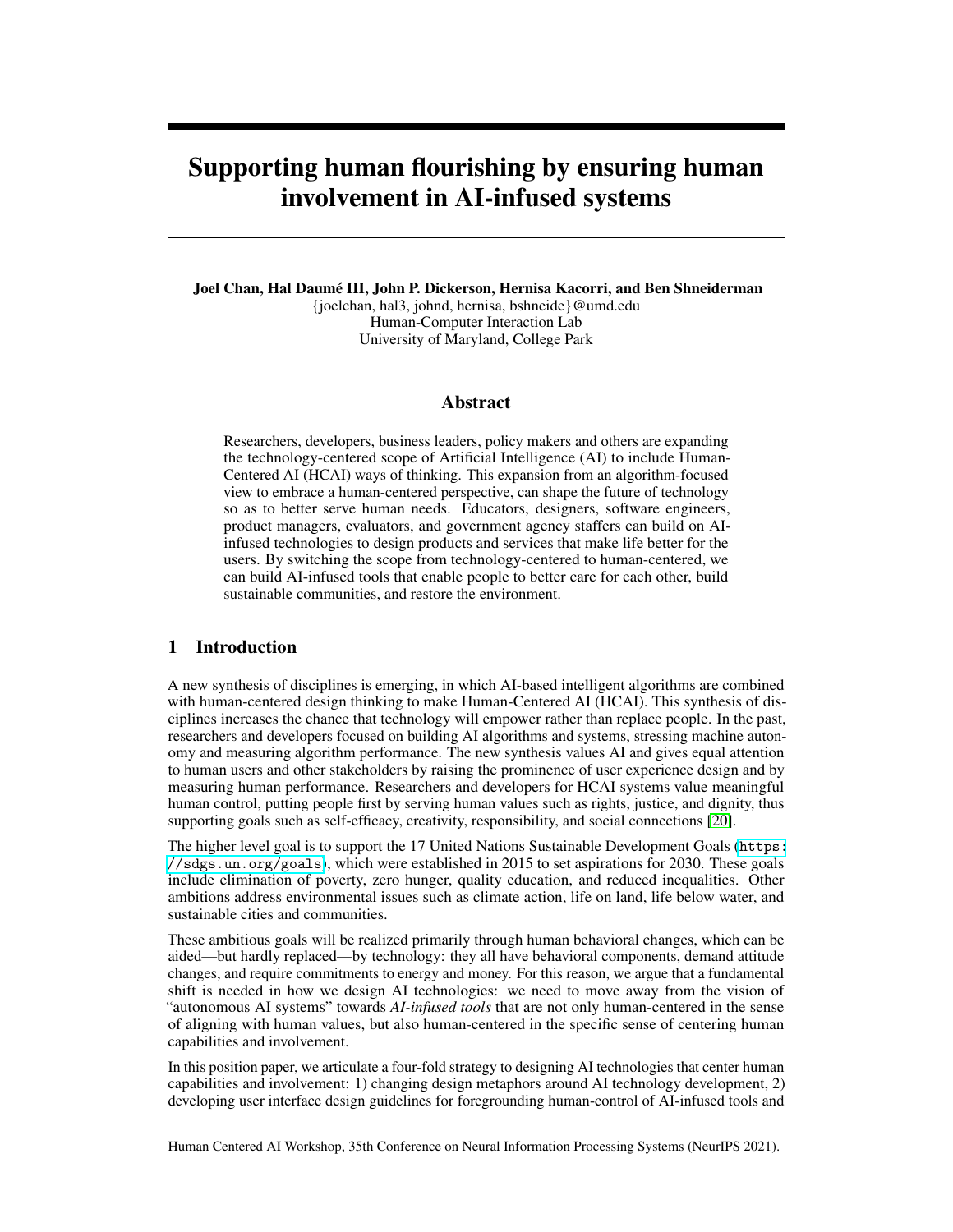active appliances, 3) developing holistic management via AI operations and control centers, and 4) developing human-centered objective functions and datasets for AI models. These four strategies are not an exhaustive listing; instead, we offer them as suggestions for research directions we have found to be compelling in our shared and respective research trajectories with AI-infused systems across diverse areas such as visualization and knowledge discovery, markets and optimization, accessibility and education, natural language processing, and interactive creativity support systems. Our goal is to start a fruitful dialogue around how to best achieve the ambitious goal of aligning these systems with sustainable development goals.

# 2 Changing Design Metaphors

The first key strategy we propose is to adopt new Design Metaphors that can be combined with the existing ones [\[18\]](#page-4-1):

- 1. from intelligent or autonomous agents (a common focus at NeurIPS) to *AI-infused tools*
- 2. from teammates to *tele-bots*
- 3. from autonomous systems to *control centers*
- 4. from social robots to *active appliances*

The initial set of metaphors — as intelligent or autonomous agents, teammates, autonomous systems, and social robots — are enticing: journalists, headline writers, graphic designers, and Hollywood producers are entranced by the possibilities of robots and AI. But the second set of metaphors are necessary for shaping attitudes and expectations towards a view of AI as tools in support of human control and responsibility. For example, changing the design metaphor from intelligent agent to AIinfused tools can appropriately shift design goals away from ideas of thinking machines as cognitive actors, towards goals of extending abilities, empowering users, and enhancing human performance.

With this fresh thinking, researchers, developers, business leaders, and policy makers can find combined designs that will accelerate HCAI thinking. A greater emphasis on HCAI will reduce unfounded fears of AI's existential threats and raise people's belief that they will be able to use technology for their daily needs and creative explorations. It will increase benefits for users and society in business, education, healthcare, environmental preservation, and community safety [\[19\]](#page-4-2).

# 3 User Interface Guidelines for Ensuring Human Control While Increasing Automation

A second key strategy is to design user interfaces and control panels that ensure meaningful human control while increasing the level of automation. These interfaces and control systems should give users of AI-infused tools and active appliances greater understanding of the state of the machine and what it will do next or how it can fail, as its behavior can be alien [\[22\]](#page-4-3). Users are in control when they have access (*e.g.*, via inclusive visual, auditory, or haptic previews) to what their computer could do, so they can select from alternatives and initiate actions, then follow it through during execution. This is what users of digital cameras and navigation systems already have, but the guidelines need to be applied in other applications. Such design principles are particularly important when considering users whose expertise varies; some may desire simpler, "customer-friendly" interfaces, while others can be wary of anything that appeared automated [\[2\]](#page-3-0). Similar designs for industrial robots, drones, financial trading systems, ship navigation, and medical devices follow the Human-Control Mantra: Preview first, select and initiate, then view execution.

Another aspect of this approach will involve innovations that lower the barriers for users to directly influence the AI models that are supporting their tools. Such innovations might include expansions of the *machine teaching* paradigm, where the focus is given to "making the process of teaching machines easy, fast and above all, universally accessible" [\[21\]](#page-4-4). This paradigm can have further implications for inclusion and personalization [\[13\]](#page-4-5). For instance, teachable interfaces can enable blind users to train an object recognizer with their photos [\[14\]](#page-4-6). Participatory in nature, by exerting control over the behavior of AI models that underpin AI-infused tools, machine teaching allows for observations and reflections and promotes user experimentation that can spark counterfactual thinking [\[6\]](#page-3-1) for adults [\[12\]](#page-3-2) and children [\[9\]](#page-3-3).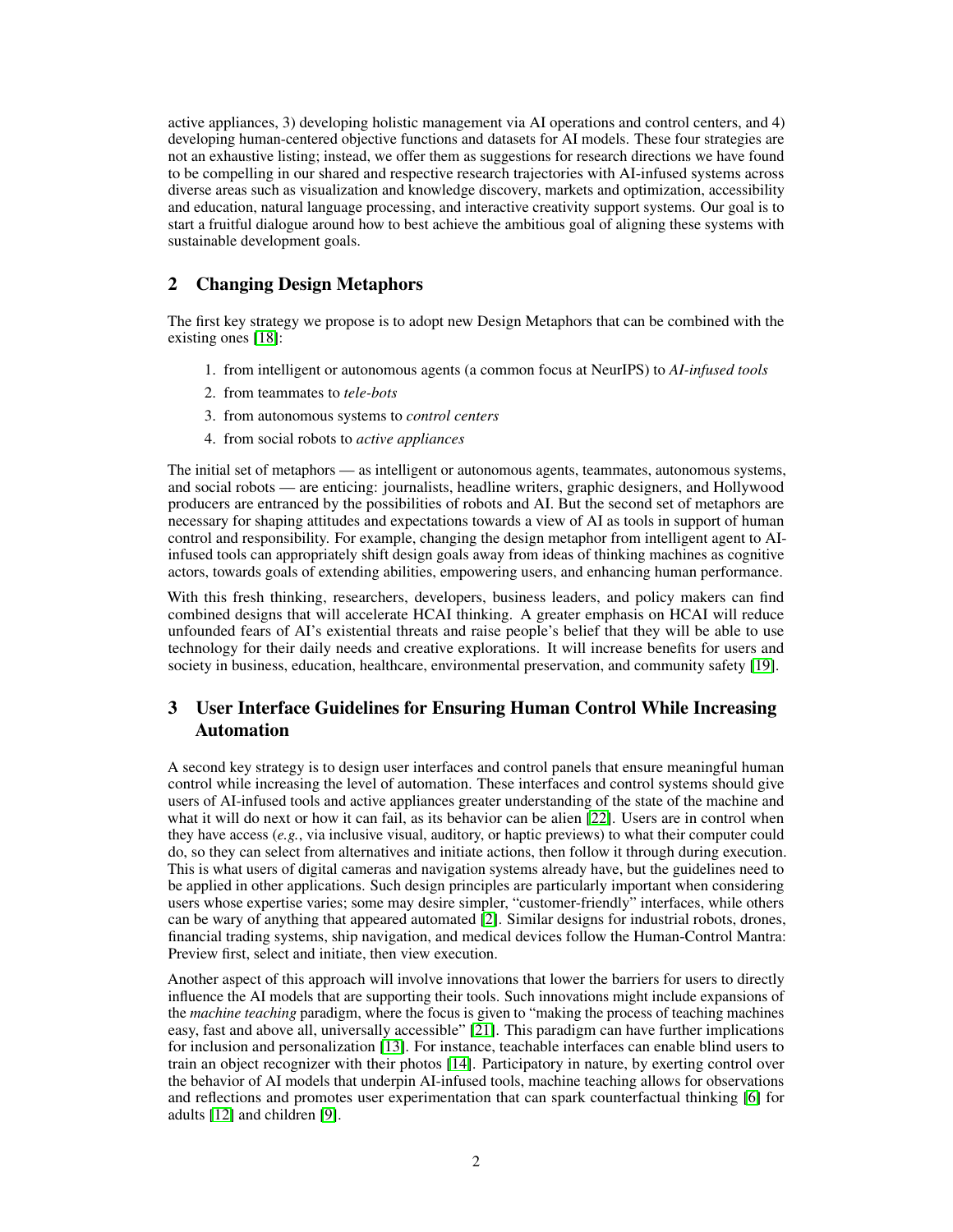### 4 Holistic Management via AI Operations & Control Centers

A third key strategy, dovetailing with that above, is to enable operations and control *centers* that empower teams of humans to comprehend, change, and control the behavior of sets of AI-infused tools. For decades, industrial and government management of critical infrastructure has resulted in both physical and virtual *operations centers* wherein humans continuously monitor a system for performance. Examples include: Network Operations Centers (NOCs), where information technology (IT) teams monitor the health of a company's network; Tactical Operations Centers (TOCs), where military personnel monitor active and passive tactical elements of a mission; and, Security Operations Centers (SOCs), where teams monitor organization and technical security for a firm. In this same vein, operations centers for AI/ML have begun to appear to support the burgeoning ML Operations (MLOps) role, and serve as a centralized setting to deploy, monitor, and maintain production machine learning models. Yet, these centers typically focus on monitoring simple metrics such as accuracy or concept drift, providing alerting services based on simple learned or human-set threshold-based rules, and provide a short-term focus on keeping machine learning models running smoothly. Extensions to the MLOps paradigm, such as ModelOps [\[3\]](#page-3-4), wrap lightweight concerns of the firm around model management, but are still fundamentally performance-metrics-driven and thus focus more on short-term operations and less on human control.

Rigid measures of accuracy serve a purpose, reflecting one view of a model's current performance; yet, as discussed in the succeeding section, it is important to consider a broader scope of human-centered metrics and objectives that reflect the needs of downstream human stakeholders. Indeed, in line with recent guidance from the US National Institute of Science and Technology (NIST) and other calls for AI Governance [\[17\]](#page-4-7), it is necessary to widen the scope of present-day AI/ML Operations Centers to include broader classes of metrics and objectives.

## 5 Human-centered Objective Functions and Datasets

A fourth key change is to revisit the objective functions that are used to train AI models, to move them away from rigid accuracy measures and emphasis on autonomous action, to be driven much more fundamentally by human-centered criteria. These objective functions can be significant modifications to familiar functions, such as thoughtfully incorporating considerations of fairness, diversity, or equity in the objective functions of matching algorithms that undergird marketplaces. Indeed, some progress has been made melding preference and value judgment aggregation techniques from the computational social choice [\[5\]](#page-3-5) literature into AI applications [e.g., [16,](#page-4-8) [10\]](#page-3-6), yet those learned objectives are still brittle and may not accurately capture stakeholders' wants. Some may be adaptations of existing objectives, accounting, for instance, for the harms incurred by language processing systems built with an implicit or explicit a binary lens on human gender [\[7\]](#page-3-7). Others might be entirely new, such as optimizing for certain kinds of "noise" or surprise in output, which may be especially useful for AIinfused tools that augment human creative capacities, such as systems for synthesizing contributions to large-scale collaborative innovation platforms to inspire further exploration of a solution space [\[8\]](#page-3-8).

In addition to the development of human-centered metrics, it is equally important to pair these with datasets constructed with human-centered values in their design. In order to contribute meaningfully to the research dialogue, the human-centered values on which datasets (and metrics) are built deserve to be made explicit, carefully documented [\[11\]](#page-3-9), and grounded in the relationship between a system and the social hierarchies in which it participates [\[4\]](#page-3-10). Even with good intent, datasets sourced from underrepresented communities can be a double-edged sword, calling for better sharing practices as well as technical, legal, and institutional privacy frameworks that are more attuned to concerns from these communities. For instance, data sourced from people with disabilities are crucial for inclusion and innovation but they pose privacy and ethical concerns as people with distinct data patterns may be more susceptible to data abuse and misuse, *e.g.*risks of inaccurate or non-consenting disclosure of a disability [\[15\]](#page-4-9). This work will likely be difficult and costly, at least at first, but the payoff to doing so will be well worth it: a closer alignment of fundamental AI performance with human values.

## 6 Conclusion

These ideas for human-centered AI are still nascent and will need to be refined in practice, tuned to the needs of each industry, and adjusted as innovations emerge. They are gaining acceptance, but there is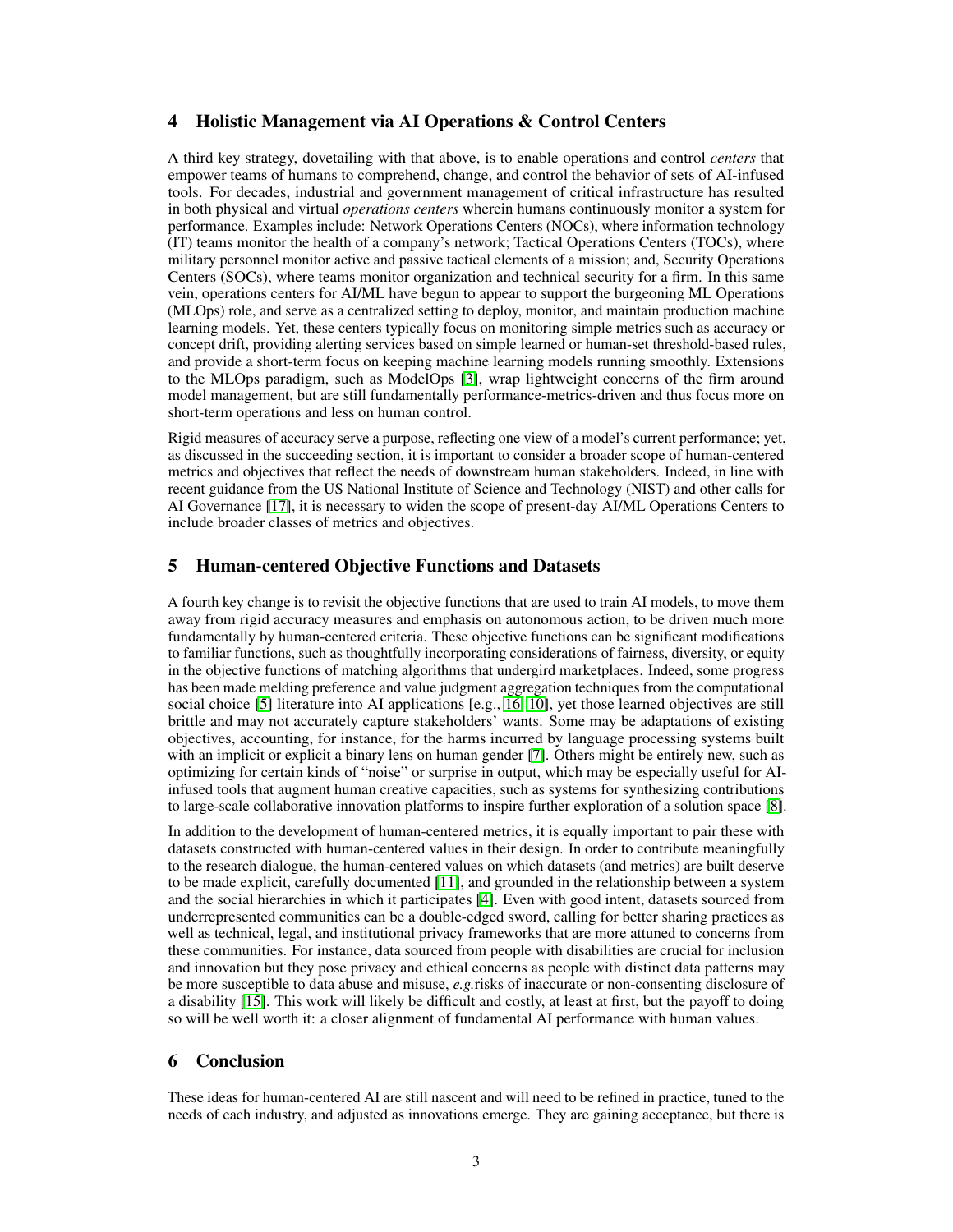still resistance from those who believe in established ways of working. This vision for the future is still a minority position, so there is much work to be done to steer researchers, developers, managers, and policy makers to this new synthesis. Other challenges come from the numerous threats such as misinformation, cyber-crime, political oppression, and online bias, hatred and bullying—oftentimes made worse by deployed AI, motivating a parallel thread of thought understanding the multifaceted role computing writ large can play in society [\[1\]](#page-3-11).

However, we feel confident that the future is human-centered – filled with AI-infused tools and active appliances that amplify, augment, and enhance human abilities, empowering people in remarkable ways while ensuring human control. This compelling HCAI prospect enables people to see, think, create, and act in extraordinary ways, by combining engaging user experiences with embedded AI algorithms to support services that users want. The HCAI prospect contributes to hope-filled agendas for healthcare, community safety, economic development, racial justice, accessibility, and environmental sustainability.

#### References

- <span id="page-3-11"></span>[1] Rediet Abebe, Solon Barocas, Jon Kleinberg, Karen Levy, Manish Raghavan, and David G Robinson. Roles for computing in social change. In *Conference on Fairness, Accountability, and Transparency (FAccT)*, pages 252–260, 2020.
- <span id="page-3-0"></span>[2] David Alvarez-Melis, Harmanpreet Kaur, Hal Daumé, III, Hanna Wallach, and Jennifer Wortman Vaughan. From human explanation to model interpretability: A framework based on weight of evidence. In *HCOMP*, 2021.
- <span id="page-3-4"></span>[3] Soyeb Barot. A guidance framework for operationalizing machine learning, 2018. Gartner Research Report.
- <span id="page-3-10"></span>[4] Su Lin Blodgett, Solon Barocas, Hal Daumé, III, and Hanna Wallach. Language (technology) is power: A critical survey of "bias" in NLP. In *Proceedings of the Conference of the Association for Computational Linguistics (ACL)*, 2020.
- <span id="page-3-5"></span>[5] Felix Brandt, Vincent Conitzer, Ulle Endriss, Jérôme Lang, and Ariel D Procaccia. *Handbook of computational social choice*. Cambridge University Press, 2016.
- <span id="page-3-1"></span>[6] Ruth Byrne. *The Rational Imagination: How People Create Alternatives to Reality*. MIT Press, Cambridge, MA, 2007.
- <span id="page-3-7"></span>[7] Yang Trista Cao and Hal Daumé, III. Toward gender-inclusive coreference resolution. In *Proceedings of the Conference of the Association for Computational Linguistics (ACL)*, 2020.
- <span id="page-3-8"></span>[8] Joel Chan, Steven Dang, and Steven Dow. Comparing different sensemaking approaches for large-scale ideation. *Proceedings of the 2016 CHI Conference on Human Factors in Computing Systems*, 2016.
- <span id="page-3-3"></span>[9] Utkarsh Dwivedi, Jaina Gandhi, Raj Parikh, Merijke Coenraad, Elizabeth Bonsignore, and Hernisa Kacorri. Exploring machine teaching with children. In *2021 IEEE Symposium on Visual Languages and Human-Centric Computing (VL/HCC)*. IEEE, 2021.
- <span id="page-3-6"></span>[10] Rachel Freedman, Jana Schaich Borg, Walter Sinnott-Armstrong, John P Dickerson, and Vincent Conitzer. Adapting a kidney exchange algorithm to align with human values. *Artificial Intelligence*, 283:103261, 2020.
- <span id="page-3-9"></span>[11] Timnit Gebru, Jamie Morgenstern, Briana Vecchione, Jennifer Wortman Vaughan, Hanna Wallach, Hal Daumé, III, and Kate Crawford. Datasheets for datasets. In *Communications of the ACM*, 2021 (to appear).
- <span id="page-3-2"></span>[12] Jonggi Hong, Kyungjun Lee, June Xu, and Hernisa Kacorri. Crowdsourcing the perception of machine teaching. In *Proceedings of the 2020 CHI Conference on Human Factors in Computing Systems*, CHI '20, page 1–14, New York, NY, USA, 2020. Association for Computing Machinery.